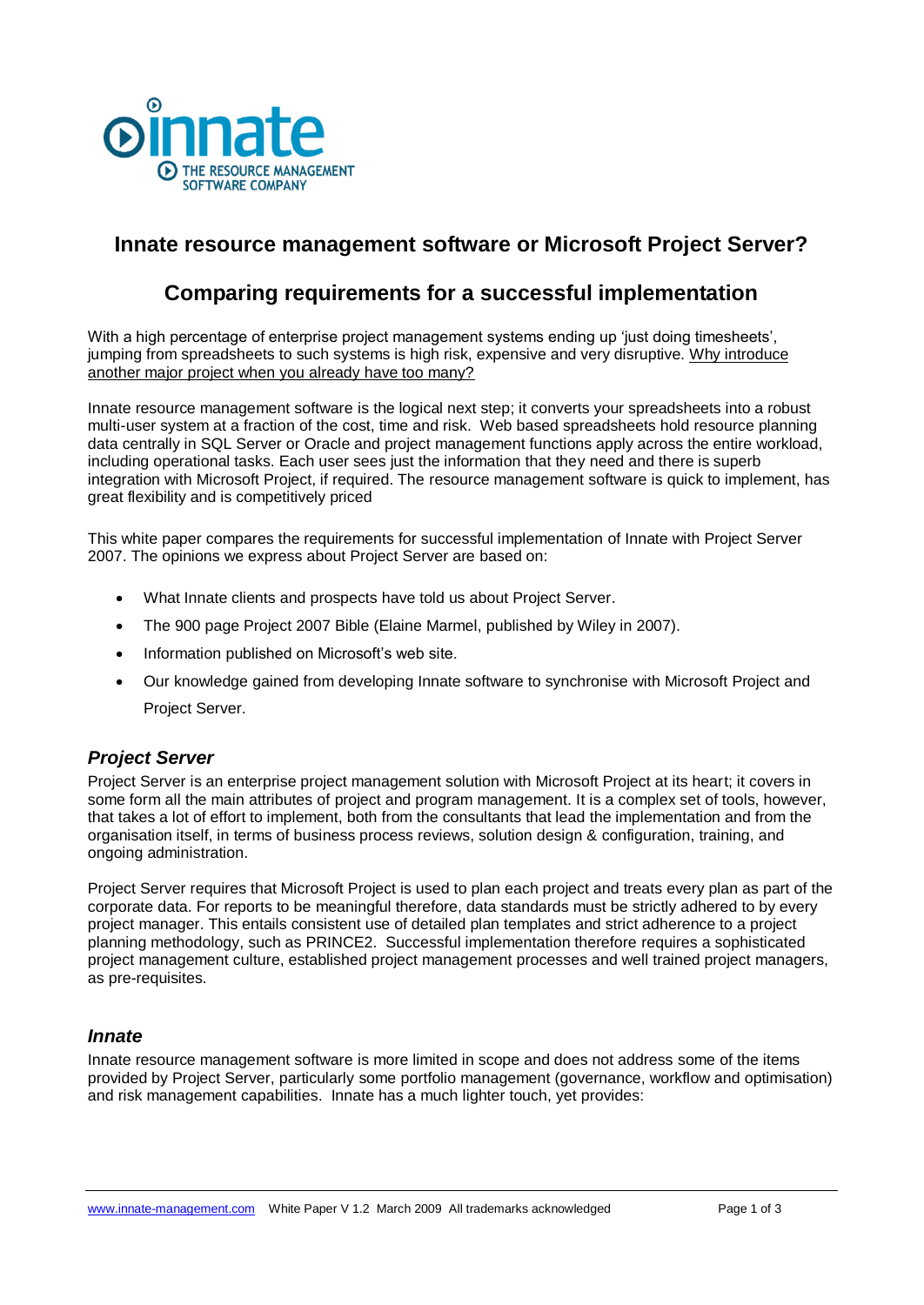#### **Demand Management**

Web based spreadsheets capture demand profiles for new work - project, services and business as usual. Pipeline reports show the skill capacity to take on new work, and scenarios help to evaluate project options when bottlenecks occur.

#### **Planning & Scheduling**

You can use Microsoft Project or the web based spreadsheet for detailed planning. Budgets and constraints can be developed within Innate and copied to Microsoft Project for top down planning. Multi project reports and milestone tracking are standard.

#### **Resource Management**

Staff get assigned to the most important projects, based on their skills and commitments. As project task dates change any new conflicts are highlighted, and scenarios help evaluate the alternatives.

#### **Timesheets**

Web based Timesheets track how time is being spent and can record estimates of remaining work. These can be returned to Microsoft Project for detailed project tracking. Standard reports show staff utilization and project effort, and automatic alerts drive the timesheet process.

#### **Performance Measurement**

Time and cost variances for each project are updated as timesheets are processed. Planned vs. actual reports show how staff are being deployed.

#### **Cost and Rates Management**

Activity based costing ensures that the appropriate rates are used when staff perform different roles in a project. Changes in staff rates and departments etc are tracked for accurate cost centre analysis.

### **Expenses and Billing**

Expenses can be captured as part of the timesheet process. The billing process applies appropriate rates to the booked hours and captures expenses for approvers to review and prepare invoices. Project profitability reports track each contract's financial performance

### **Project documentation**

Like Project Server, Innate can utilize Share Point Services to manage project related documents, working in a very similar way.

### **Integration with other systems**

An Innate Integrator manages the transfer of data to and from other management systems. A two phase commit process reliably exports csv files of time and cost data to finance & billing systems.

Innate is a particularly good fit for organisations that are struggling with the use spreadsheets for their resource management and that may use Microsoft Project to plan more complex projects. It converts spreadsheets into a robust multi-user system at a fraction of the cost, time and risk. Web based spreadsheets hold data centrally in SQL Server or Oracle and project management functions apply across the entire workload, including operational tasks. Comprehensive reports, including a reports editor, and data access controls enable each user to see just the information that they need.

The integration with Microsoft Project supports a variety of process steps. For more complex projects, resource and date constraints can first be developed in Innate and then copied into MS Project for top down planning by the project manager.